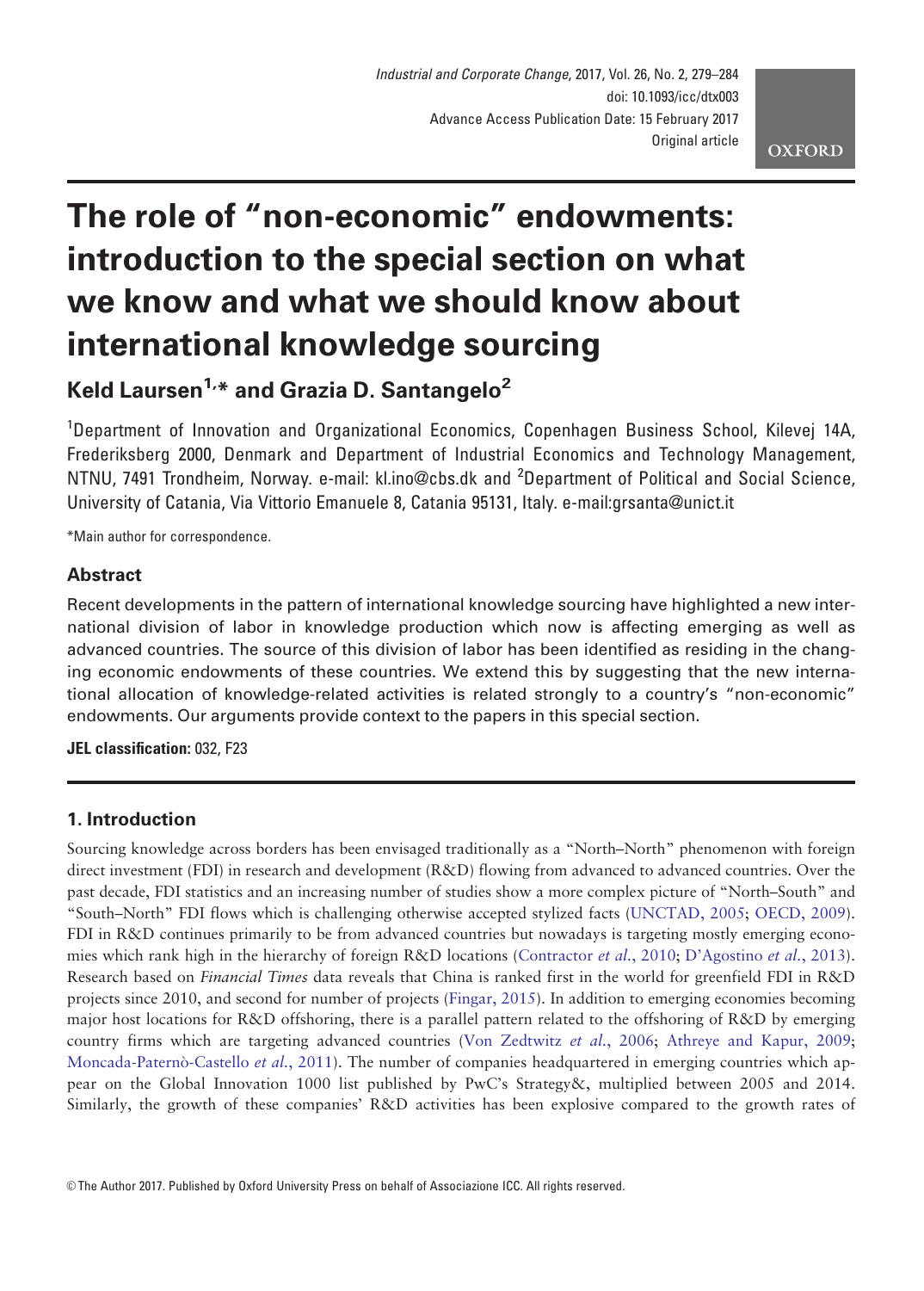companies headquartered in North America and Europe [\(Jaruzelski](#page-4-0) et al., 2015). The emergence of new locations and new players has transformed knowledge sourcing from a cross-border to a truly global phenomenon.

These recent developments have been conceptualized as the result of a new international division of labor in knowledge production ([D'Agostino](#page-4-0) *et al.*, 2013) based on the idea that valuable, economic, and knowledge-related resources have become available in "non-traditional" locations. In a process that can be described as "capabilities ac-cumulation" (Cimoli et al.[, 2009a](#page-4-0)), emerging economies have experienced an upgrading of their technological capa-bilities and enjoy large availability of talent ([Athreye and Cantwell, 2007](#page-4-0); Lewin et al.[, 2009\)](#page-5-0), both critical inputs for knowledge production. The new international division of labor in knowledge production is influenced also by political factors, "non-economic actors" such as universities and research institutions, and the related national innovation capacity of these countries which ultimately influence the effective possibility of "traditional actors" to source knowledge from non-traditional locations, and the effective capability of "non-traditional actors" to source knowledge from traditional locations. Indeed, it has been argued convincingly that emerging economies have been able to channel resources from initial "static" comparative advantages toward the construction of new non-economic endowments supporting activities characterized by higher learning opportunities and demand elasticities ([Amsden, 1989;](#page-3-0) Cimoli et al.[, 2009b\)](#page-4-0). However, these non-economic endowments as a determinant of the new international division of labor in knowledge production have been mostly overlooked.

This special section tries to fill this gap by examining the role played by the non-economic endowments of emerging countries. The papers in this special section focus on emerging economies as host as well as home locations for R&D offshoring to understand the drivers of both North–South and South–North patterns in this phenomenon, drawing on diverse theoretical perspectives and methodologies.

#### 2. What do we know about international knowledge sourcing?

International knowledge sourcing for a long time has been a hot topic in the innovation studies literature. Scholars in this tradition initially engaged in debate on the magnitude of this phenomenon ([Patel and Pavitt, 1991](#page-5-0); [Cantwell,](#page-4-0) [1995\)](#page-4-0) before co

nverging on the idea that international knowledge sourcing was a North–North phenomenon involving R&D FDI by one advanced country toward another [\(Cantwell and Piscitello, 2000](#page-4-0); [Arvanitis and Hollenstein, 2011](#page-4-0)). Within this perspective, R&D internationalization increasingly was aimed at sourcing knowledge from abroad to complement and enhance knowledge production at home [\(Almeida, 1996](#page-3-0); [Cantwell and Santangelo, 2000\)](#page-4-0) which resulted in the hierarchy of foreign R&D locations involving mostly advanced countries ([Cantwell and Janne, 1999;](#page-4-0) [Patel and](#page-5-0) [Vega, 1999](#page-5-0)). These host countries were ranked according to their technology- and R&D activity-specific advantages [\(Dunning and Narula, 1995](#page-4-0); [Florida, 1997](#page-4-0); [Pearce and Papanastassiou, 1999](#page-5-0)).

Since the mid-2000s, renewed interest in international knowledge sourcing has resulted in a number of investiga-tions of the offshoring of administrative and technical work ([Kenney](#page-5-0) et al., 2009), high-value company functions [\(Contractor](#page-4-0) et al., 2010), intangibles [\(Grimaldi](#page-4-0) et al., 2010), and capabilities [\(Jensen](#page-4-0) et al., 2013). The small number of papers focusing on R&D offshoring and its link to innovation [\(Fifarek and Veloso, 2010](#page-4-0); [Piscitello and](#page-5-0) [Santangelo, 2010;](#page-5-0) [D'Agostino and Santangelo, 2012](#page-4-0); [Castellani](#page-4-0) et al., 2015) include a study by [D'Agostino](#page-4-0) et al. [\(2013\)](#page-4-0) which explicitly relates a North–South pattern to a new international division of labor in international knowledge sourcing. The source of this new division of labor has been identified as emerging from the changing economic endowments of emerging countries reflected by their technological upgrading and large availability of talent at advantageous cost. The countries involved include, among others, India and China, and countries in Eastern Europe and Latin America [\(Athreye and Cantwell, 2007](#page-4-0); Lewin et al.[, 2009\)](#page-5-0).

Taiwan's technological strengths in computer hardware, India's software development expertise combined with its large supply of engineers, and the appearance of R&D clusters within different emerging countries are all illustrative of these changes [\(Chen, 2004;](#page-4-0) [Arora and Gambardella, 2005](#page-3-0)). At the same time, the changing endowments of emerging countries have been paralleled by a shortage of talent and higher comparative costs in the advanced coun-tries (Lewin et al.[, 2009\)](#page-5-0). All of these developments have become major drivers also of a South–North pattern of strategic asset-seeking FDI by emerging country firms searching for new intangible resources [\(Luo and Tung, 2007;](#page-5-0) [Athreye and Kapur, 2009](#page-4-0)).

Theoretically, the distinction between North–South vs. South–North international knowledge sourcing raises important issues which are not touched upon within the traditional North–North perspective, since, arguably, they are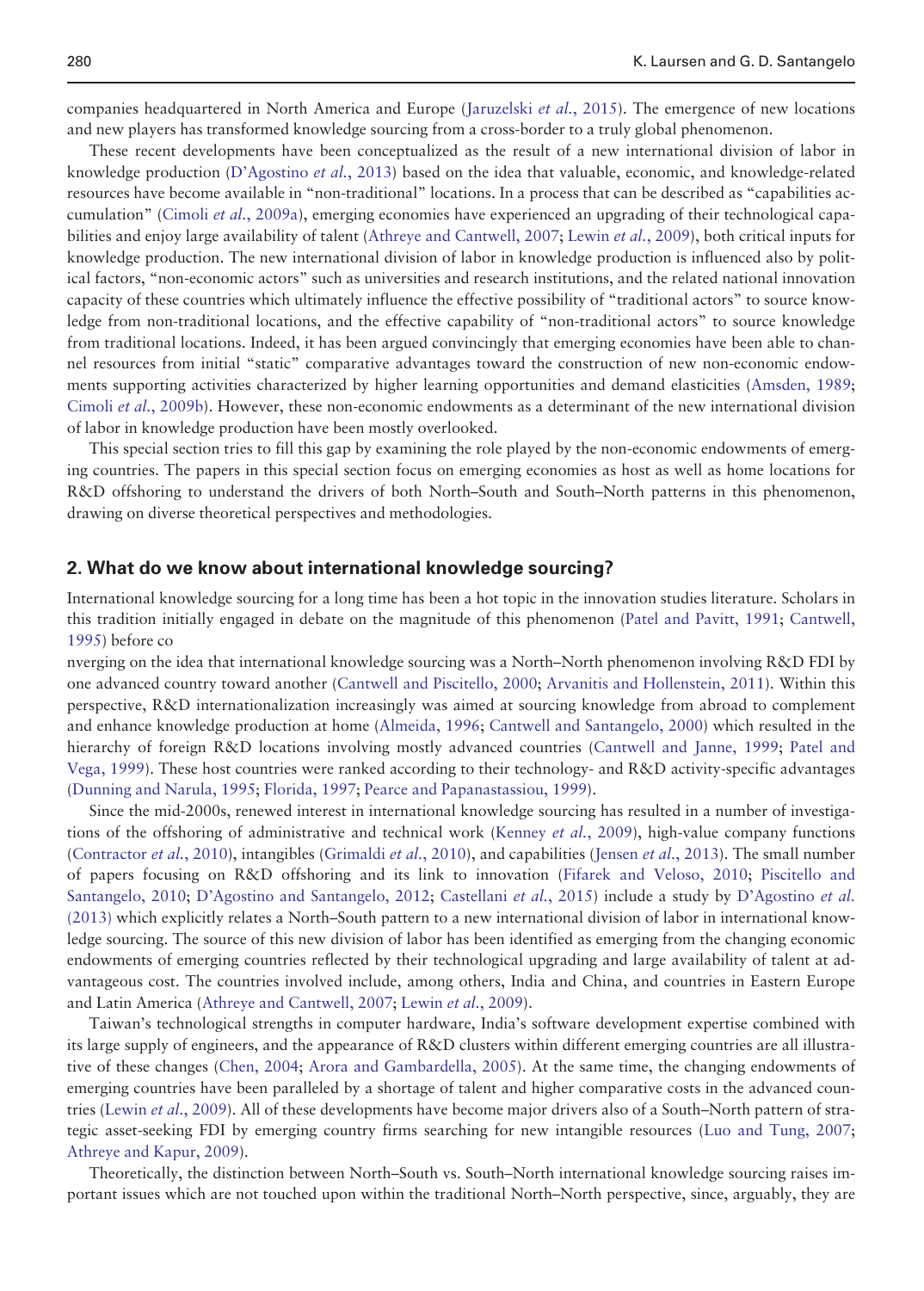less important in that context than in North–South or South–North contexts. In the North–South context, the distinctive institutional environment of emerging countries and the uneven development within these countries of different aspects of their national innovation systems are critical factors which advanced country investors need to consider [\(Meyer, 2004](#page-5-0)). Concurrently, international knowledge sourcing in a South–North direction raises many questions related to the absorptive capacity of investors from emerging countries ([Deng, 2010\)](#page-4-0).

#### 3. What should we know about international knowledge sourcing?

Economic factors alone seem insufficient to explain the new directions of international knowledge sourcing mainly because, to a large extent, cross-country differentials in economic endowments can be explained by differentials in non-economic endowments. In particular, a country's innovation infrastructure which relates to the political environment and the stock of scientific and technological knowledge that ultimately influence a country's innovative cap-acity [\(Pavitt, 1980](#page-5-0); [Furman](#page-4-0) et al., 2002; [Fagerberg and Srholec, 2008](#page-4-0); Cimoli et al.[, 2009a](#page-4-0)) is especially critical for emerging countries. In these contexts, the networks and ties among organizations and political actors are generally much stronger than in advanced economies. For instance, many important Chinese firms are state-owned enterprises with explicit political objectives alongside business aims [\(Meyer](#page-5-0) et al., 2014). In addition, the stock of scientific and technological knowledge in emerging countries is increasingly the result of a new "brain circulation" process whereby foreign-educated scientists and engineers return to their home countries carrying with them wide-ranging, personal relationships with mentors and peers from their former host countries [\(Saxenian, 2005\)](#page-5-0). The resulting international networks of non-economic actors such as universities and research centers, and their connections with similar networks involving economic actors then become critical for channeling foreign knowledge to these locations. Thus, it would seem that political factors and non-economic actors are at the heart of national innovation capacity and are major determinants of the participation of emerging countries and emerging country firms in the new international division of labor in knowledge production.

The relevance of a country's non-economic endowments raises several questions related to what we know about international knowledge sourcing. In particular, the ability of non-traditional locations to develop state-of-the-art knowledge remains a debated question ([von Zedtwitz and Gassmann, 2002\)](#page-5-0). Other critical issues are the type of knowledge and R&D activities which are more likely to be sourced from and located in emerging economies [\(D'Agostino](#page-4-0) [and Santangelo, 2012;](#page-4-0) [D'Agostino](#page-4-0) et al., 2013). The growing involvement of emerging economies as R&D FDI host locations shown in recent statistics is attracting research interest (Moncada-Paternò-Castello *et al*., 2011), although at this point in time, the phenomenon is not well understood. There is also evidence that firms located in fast-growing emerging economies invest in developed economies for technology-seeking reasons [\(Athreye and Kapur, 2009\)](#page-4-0), although again, we need a more complete understanding of this phenomenon from theoretical and empirical perspectives.

To advance what is known about international knowledge sourcing, the collection of papers in this special section addresses the following questions:

- The most recent statistics document that emerging economies are now ranked top in the hierarchy of foreign R&D locations, but can knowledge be sourced effectively in non-traditional locations and in specific activities?
- Emerging economies have experienced an upgrading of technological capabilities and enjoy a large availability of talents, but to which extent are the actors in these locations able to develop state-of-the-art technology?
- Recent statistics on R&D internationalization document the growing involvement of emerging economies as home locations of R&D FDI aimed at sourcing knowledge from developed countries, but what is the influence of home-country political factors on the potential for advanced market subsidiaries to transfer knowledge to their headquarters?
- Emerging economies are benefitting increasingly from a "brain circulation" process, so how do economic and non-economic actors such as universities and research institutions, compare in terms of their ability to leverage the network of scientists and inventors to facilitate the involvement of emerging economies in international knowledge sourcing?

#### 4. Outline of the special section

All the papers in this special section point to the relevance of the non-economic endowments of non-traditional locations involved increasingly in international knowledge sourcing, and focus on specific aspects of these endowments,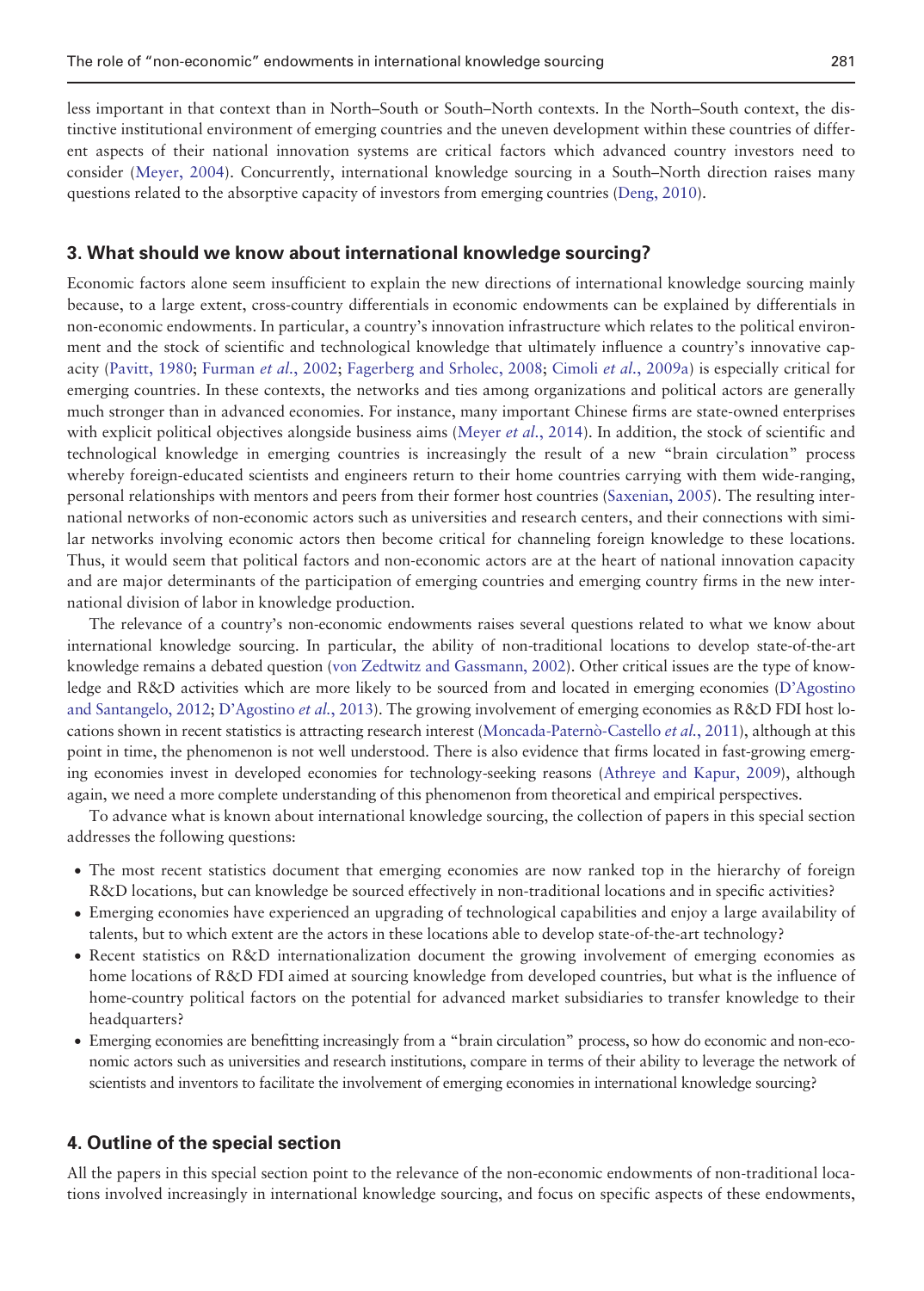<span id="page-3-0"></span>including the country's innovation capacity, the political embeddedness of emerging country firms, and the role of research institutions as distinctive conduits enabling the global connectivity of these countries. The studies in this section use different theoretical lenses and empirical perspectives. By employing a variety of units of analysis (i.e., host country, multinational enterprise subsidiaries, and co-invented patents), the collection of papers in this special section offers a variety of complementary insights on the international division of labor underlying knowledge sourcing across borders. In addition, the adoption of qualitative and quantitative methods enables the effective capture of distinct aspects of this phenomenon. These aspects are investigated in connection with science-based sectors (such as pharma) and other sectors (such as machinery construction) as well as in connection with specific R&D activities within these sectors, including clinical trials in the pharma case.

In relation to questions about whether knowledge can be sourced effectively in non-traditional locations in specific activities, and whether actors in these locations are able to develop state-of-the-art technology, [Haeussler and](#page-4-0) [Rake \(2017\)](#page-4-0) build on the concept of national innovation capacity [\(Patel and Pavitt, 1994;](#page-5-0) [Furman](#page-4-0) et al., 2002). They exploit rich and valuable data on clinical trials to show what makes countries attractive for locating clinical research. Their results challenge existing views on the extent of the FDI in R&D and the involvement of particular countries, and suggest that the location of clinical research activities across non-traditional locations is driven by knowledge rather than cost arguments. Their quantitative analysis shows also that the strength of the knowledge base in these non-traditional countries enables direct research to respond to local needs.

The study by [Ciabuschi](#page-4-0) et al., (2017) investigates the influence of home-country political factors on reverse knowledge transfer from foreign subsidiaries to headquarters in the context of South–North FDI. Drawing on [Zukin and](#page-5-0) [DiMaggio's \(1990\)](#page-5-0) concept of political embeddedness, their study explores the relevance of political embeddedness on reverse knowledge transfer in the context of a Chinese state-owned multinational company operating in the construction machinery industry and its four knowledge-seeking subsidiaries in advanced countries. Their theorybuilding case suggests that the home country level of political embeddedness drives the quest for strategic assets such as technology and competence in advanced markets, but simultaneously increases some of the organizational barriers to reverse transfer knowledge, thereby undermining the strategic knowledge-seeking internationalization intent.

The third paper by Perri *et al.*[, \(2017\)](#page-5-0) examines the effectiveness of economic and non-economic actors in facilitating foreign knowledge inflows to emerging countries. Drawing on the literature on knowledge networks [\(Hansen,](#page-4-0) [2002;](#page-4-0) [Owen-Smith and Powell, 2004](#page-5-0)) and their governance modes ([Inkpen and Tsang, 2005](#page-4-0)), Perri and colleagues explore this question in the context of the co-inventor networks generated by US patents associated with the Chinese pharmaceutical industry. They argue and confirm that in the Chinese setting, universities and research centers are more effective than multinationals for connecting the local innovation system to global knowledge networks because the knowledge networks of research institutions are operationalized through the personal relationships of their affiliated inventors. In contrast, multinationals' networks are orchestrated organizationally to achieve a much stronger focus on appropriating the returns from their inventions.

#### Acknowledgements

Grazia D. Santangelo gratefully acknowledges financial support from the European Commission under the Erasmus+ program-Jean Monnet Activities. This publication reflects the views only of the authors, and the Commission cannot be held responsible for any use of the information contained herein. Grazia D. Santangelo and Keld Laursen also wish to thank participants in the "What do we know and what should we know about international knowledge sourcing?" launch workshop for this Industrial and Corporate Change special section, held in Catania, Italy, June 12–13, 2015. They would also like to thank the members of the ICC Editorial Board and reviewers Paola Criscuolo, Geert Duysters, Marco Giarratana, Elisa Giuliani, Jasper Hotho, Silvia Massini, Klaus Meyer, Larissa Rabbiosi, Carine Peeters, Arjen Slangen, Wolfgang Sofka, and Kristina Vaarst Andersen.

#### References

Almeida, P. (1996), 'Knowledge sourcing by foreign multinationals: patent citation analysis in the U.S. semiconductor industry,' Strategic Management Journal, 17(Special Issue: Knowledge and the Firm), 155–165.

Amsden, A. H. (1989), Asia's Next Giant: South Korea and Late Industrialization. Oxford University Press: Oxford.

Arora, A. and A. Gambardella (eds) (2005), From Underdogs to Tigers: The Rise and Growth of the Software Industry in Brazil, China, India, Ireland, and Israel. Oxford University Press: Oxford, UK.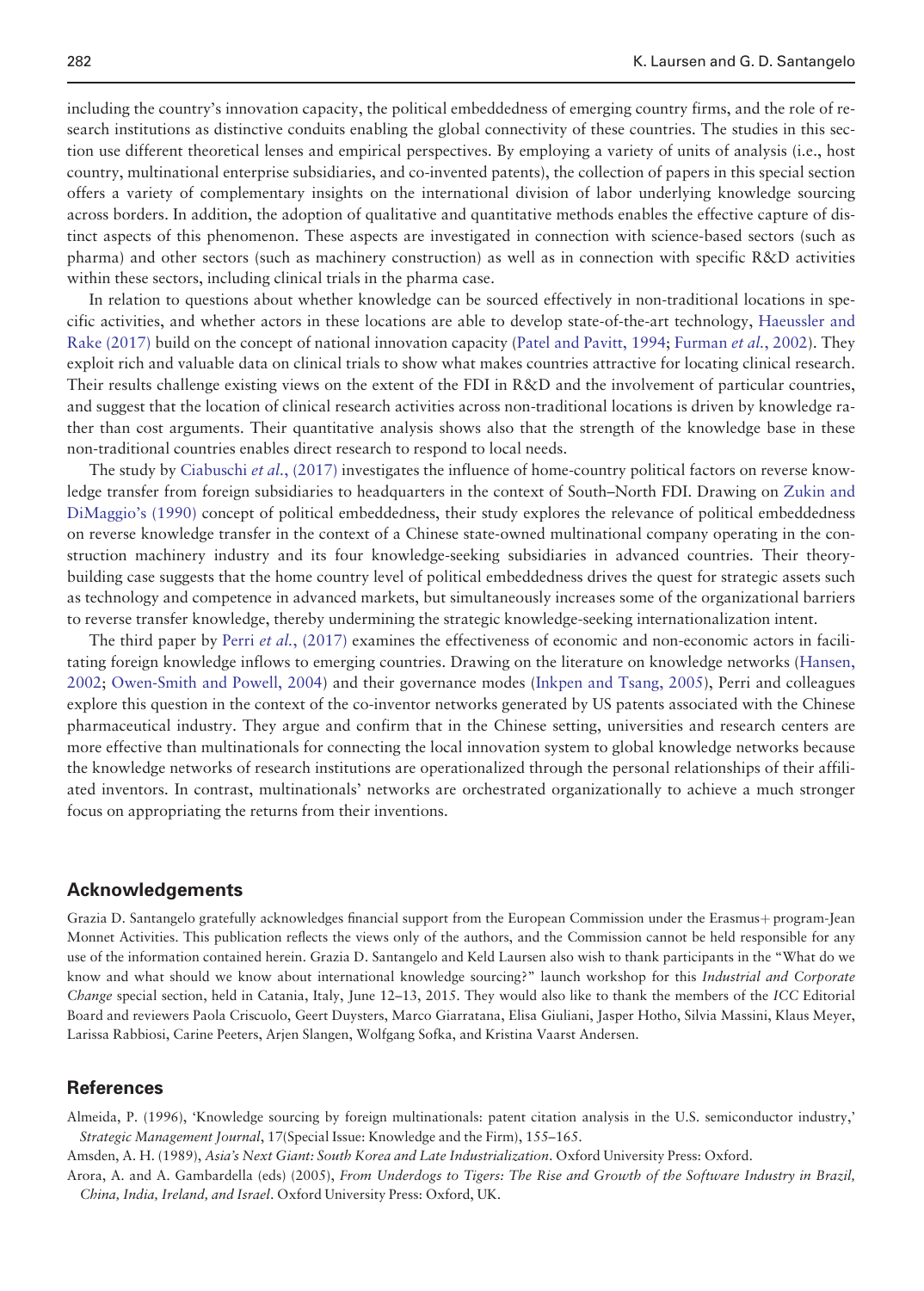- <span id="page-4-0"></span>Arvanitis, S. and H. Hollenstein (2011), 'How do different drivers of R&D investment in foreign locations affect domestic firm performance? An analysis based on Swiss panel micro data,' Industrial and Corporate Change, 20(2), 605–640.
- Athreye, S. and J. Cantwell (2007), 'Creating competition? Globalisation and the emergence of new technology producers,' Research Policy, 36(2),209–226.
- Athreye, S. and S. Kapur (2009), 'Introduction: the internationalization of Chinese and Indian firms—trends, motivations and strategy,' Industrial and Corporate Change, 18(2), 209–221.
- Cantwell, J. (1995), 'The globalisation of technology: what remains of the product cycle model?,' Cambridge Journal of Economics, 19(1), 155.
- Cantwell, J. and O. Janne (1999), 'Technological globalisation and innovative centres: the role of corporate technological leadership and locational hierarchy,' Research Policy, 28(2-3), 119–144.
- Cantwell, J. and G. D. Santangelo (2000), 'Capitalism, profits and innovation in the new techno-economic paradigm,' Journal of Evolutionary Economics, 10(1), 131–157.
- Cantwell, J. and L. Piscitello (2000), 'Accumulating technological competence: its changing impact on corporate diversification and internationalization,' Industrial and Corporate Change, 9(1), 21–51.
- Castellani, D., M. L. Mancusi, G. D. Santangelo and A. Zanfei (2015), 'Exploring the links between offshoring and innovation,' Economia E Politica Industriale, 42(1), 1–7.
- Chen, S. H. (2004), 'Taiwanese IT firms' offshore R&D in China and the connection with the global innovation network,' Research Policy, 33(2), 337–349.
- Ciabuschi, F., L. Kong and C. Su (2017), 'Knowledge sourcing from advanced markets subsidiaries. political embeddedness and reverse knowledge transfer barriers in emerging market multinationals,' Industrial and Corporate Change, 26(2).
- Cimoli, M., G. Dosi and J. E. Stiglitz (eds) (2009a), Industrial Policy and Development: The Political Economy of Capabilities Accumulation. Oxford University Press: Oxford, UK.
- Cimoli, M., G. Dosi, R. R. Nelson and J. E. Stiglitz (2009b), 'Institutions and policies shaping industrial development: an introductory note,' in M. Cimoli, G. Dosi and J. E. Stiglitz (eds), Industrial Policy and Development: The Political Economy of Capabilities Accumulation. Oxford University Press: Oxford, UK.
- Contractor, F. J., V. Kumar, S. K. Kundu and T. Pedersen (2010), 'Reconceptualizing the firm in a world of outsourcing and offshoring: the organizational and geographical relocation of high-value company functions,' Journal of Management Studies, 47(8), 1417–1433.
- D'Agostino, L. M. and G. D. Santangelo (2012), 'Do overseas R&D laboratories in emerging markets contribute to home knowledge creation? An extension of the double diamond model,' Management International Review, 52(2), 251–273.
- D'Agostino, L. M., K. Laursen and G. D. Santangelo (2013), 'The impact of R&D offshoring on the home knowledge production of OECD investing regions,' Journal of Economic Geography, 13(1), 145–175.
- Deng, P. (2010), 'What determines performance of cross-border M&As by Chinese companies? An absorptive capacity perspective,' Thunderbird International Business Review, 52(6), 509–524.
- Dunning, J. H. and R. Narula (1995), 'The R&D activities of foreign firms in the United States,' International Studies of Management and Organisation, 25(1-2), 39–73.
- Fagerberg, J. and M. Srholec (2008), 'National innovation systems, capabilities and economic development,' Research Policy, 37(9), 1417–1435.
- Fifarek, B. J. and F. M. Veloso (2010), 'Offshoring and the global geography of innovation,' Journal of Economic Geography, 10(4), 559–578.
- Fingar, C. (2015), 'China passes US in race for FDI in research and development,' Financial Time, July 22, 2015
- Florida, R. (1997), 'The globalization of R & D: results of a survey of foreign-affiliated R&D laboratories in the USA,' Research Policy, 26(1), 85–103.
- Furman, J. L., M. E. Porter and S. Stern (2002), 'The determinants of national innovative capacity,' Research Policy, 31(6), 899–933.
- Grimaldi, R., E. Mattarelli, A. Prencipe and M. Von Zedtwitz (2010), 'Offshoring of intangibles: organizational and strategic issues,' Industry & Innovation, 17(4), 331–336.
- Haeussler, C. and B. Rake (2017), 'The changing geography of clinical research: a critical analysis of its drivers,' Industrial and Corporate Change, 26(2).
- Hansen, M. T. (2002), 'Knowledge networks: explaining effective knowledge sharing in multiunit companies,' Organization Science, 13(3), 232–248.
- Inkpen, A. C. and E. W. K. Tsang (2005), 'Social capital, networks, and knowledge transfer,' The Academy of Management Review, 30(1), 146–165.
- Jaruzelski, B., K. Schwarts and V. Staach (2015), 'The global innovation 1000 innovation's new world order,' Strategy + Business, 81(Winter), 2–14.
- Jensen, P. D., M. M. Larsen and T. Pedersen (2013), 'The organizational design of offshoring: taking stock and moving forward,' Journal of International Management, 19(4), 315–323.